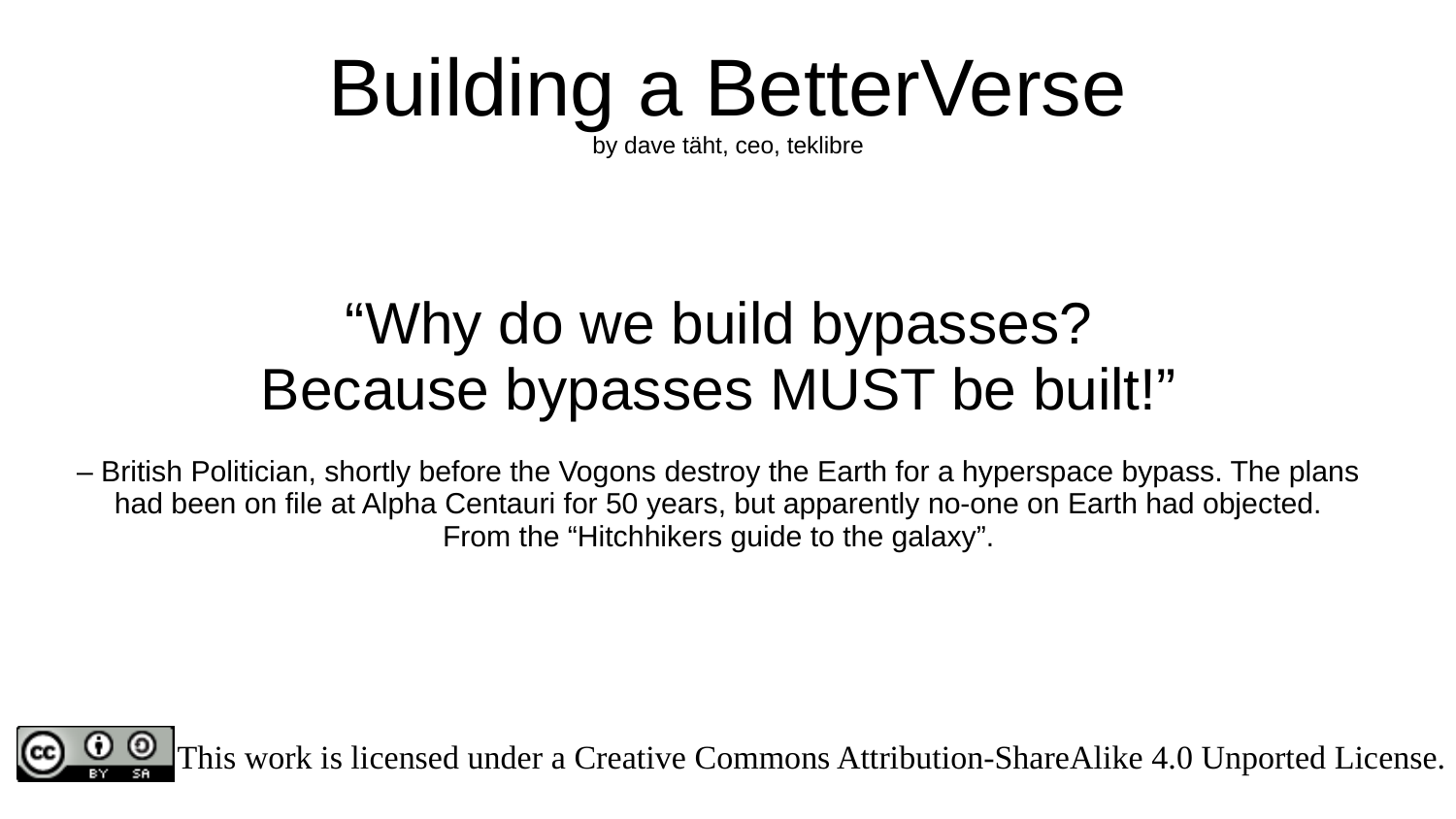#### About Dave Taht

- I've been working on reducing delays (latency) and jitter across the internet for 30 years, among other things like wifi and embedded Linux, all free or open source software (FOSS)
- Goal: make the internet capable of having 4 members of a band play together "across town". This also enables what some are now calling the "metaverse". Kind of a hard problem.
- Intensively tackling the "bufferbloat" problem along the Internet edge for the past 10.
- That problem's "solved", technically, with algorithms like fq codel and sch cake, already in billions of boxes. What "research" I've been doing recently has been to somehow find a way of propagating the fixes out across the rest of the routers in the world.
- IMHO, if you want to build a low-latency, high speed, high resolution, analog of the "metaverse", everybody's going to need "my" stuff. Try OpenWrt, and SQM, in particular.
- But that's not what this talk is about today.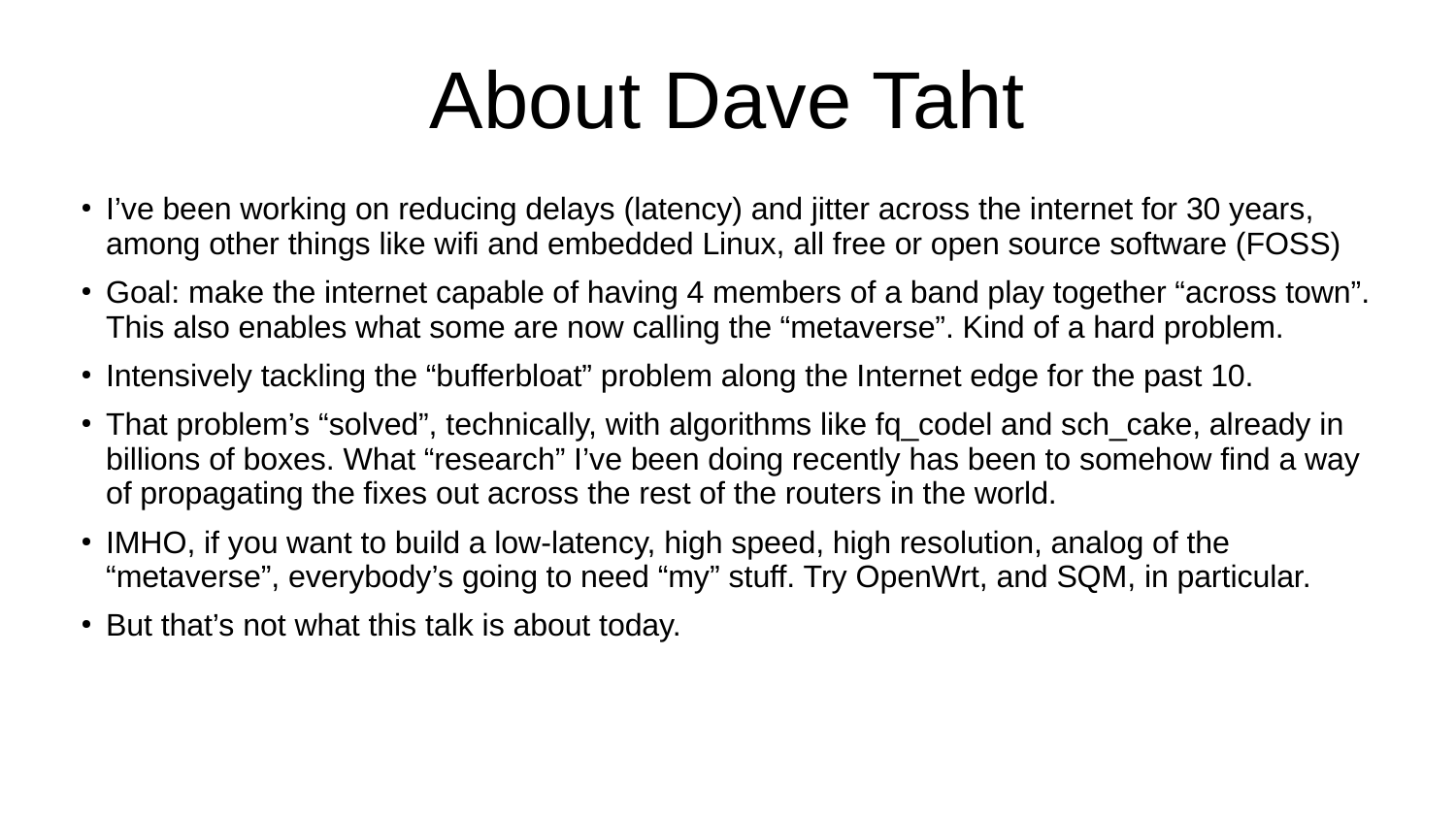#### The Metaverse's Creation - 1993

- $\cdot$  Snow Crash Neal Stephenson
	- Hiro Protagonist had a posh address in the Metaverse
	- While delivering pizza for the Mafia and living in a storage unit. If you didn't deliver on time... well...
	- People lived in "Burbclaves". The catastrophic center of the plot was a visual virus, called "snow crash", which destroyed the minds of millions.
- $\cdot$  Fire upon the Deep Vernor Vinge
	- The denizens of the universe communicated via "netnews", and due to the long store and forward delays, language differences, and so on, was full of miscommunications, misunderstandings, and chaos.
	- One main character was employed as a "programmer archeologist", digging deep into ancient code, layered upon older code, full of bugs and workarounds and under commented circumstances
	- Some of those bugs caused mass extinctions of whole species, and a latent computer virus led to the development of an all controlling entity bent on destroying all other species. Which largely succeeded.
- "True Names and other dangers", also worth re-reading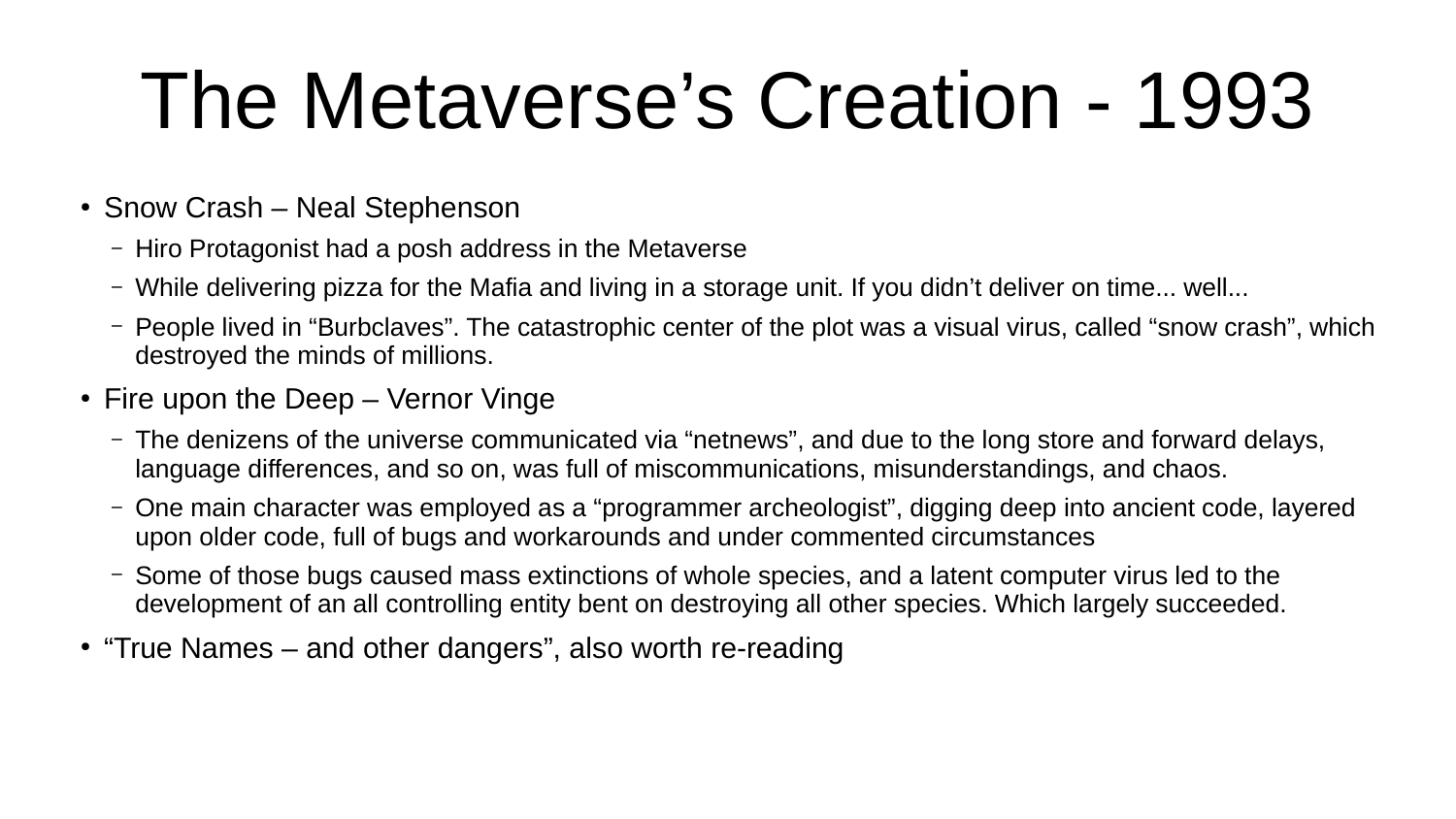#### Facebook IS Now Meta!!

- Which to me, was like saying:
	- Inject the snow crash please! Hey, how about a double dose! Or...
	- Let's go build a Brave New World!
	- Or: How much of 1984 do you want to buy?
		- Survailence capitalism would have blown Orwell's mind
	- Pick a dystopia, any dystopia…
		- Vonnegut's "Player Piano" is pretty good
		- Or try Dangerous Visions Harlan Ellision
		- Or 2<sup>nd</sup> Variety by Phillip K. Dick
		- There's a lot of good scary SF worth reading!
		- And hopefully... not emulating!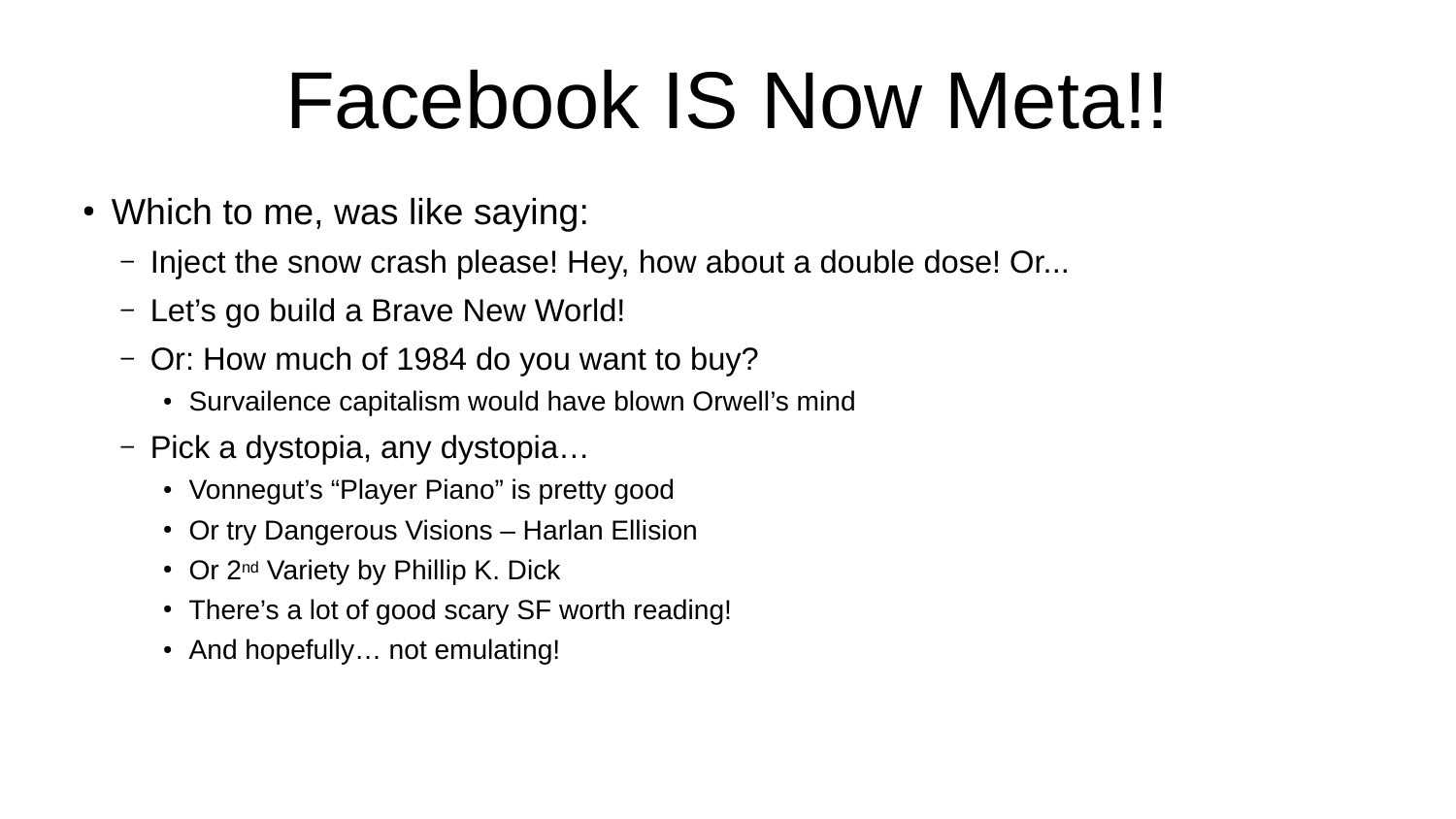# On avoiding the mouse utopia...

- $\cdot$  The mouse paradises built in the 1960s where every mouse had enough to eat - all ended disasterously...
- https://www.smithsonianmag.com/smart-news/how-mouseutopias-1960s-led-grim-predictions-humans-180954423/
- Is that what we are building?
- I'd like a world were knowledge, striving, conflict, struggle, accomplishment, skill, and craftsmanship were still valued.
- And also, love.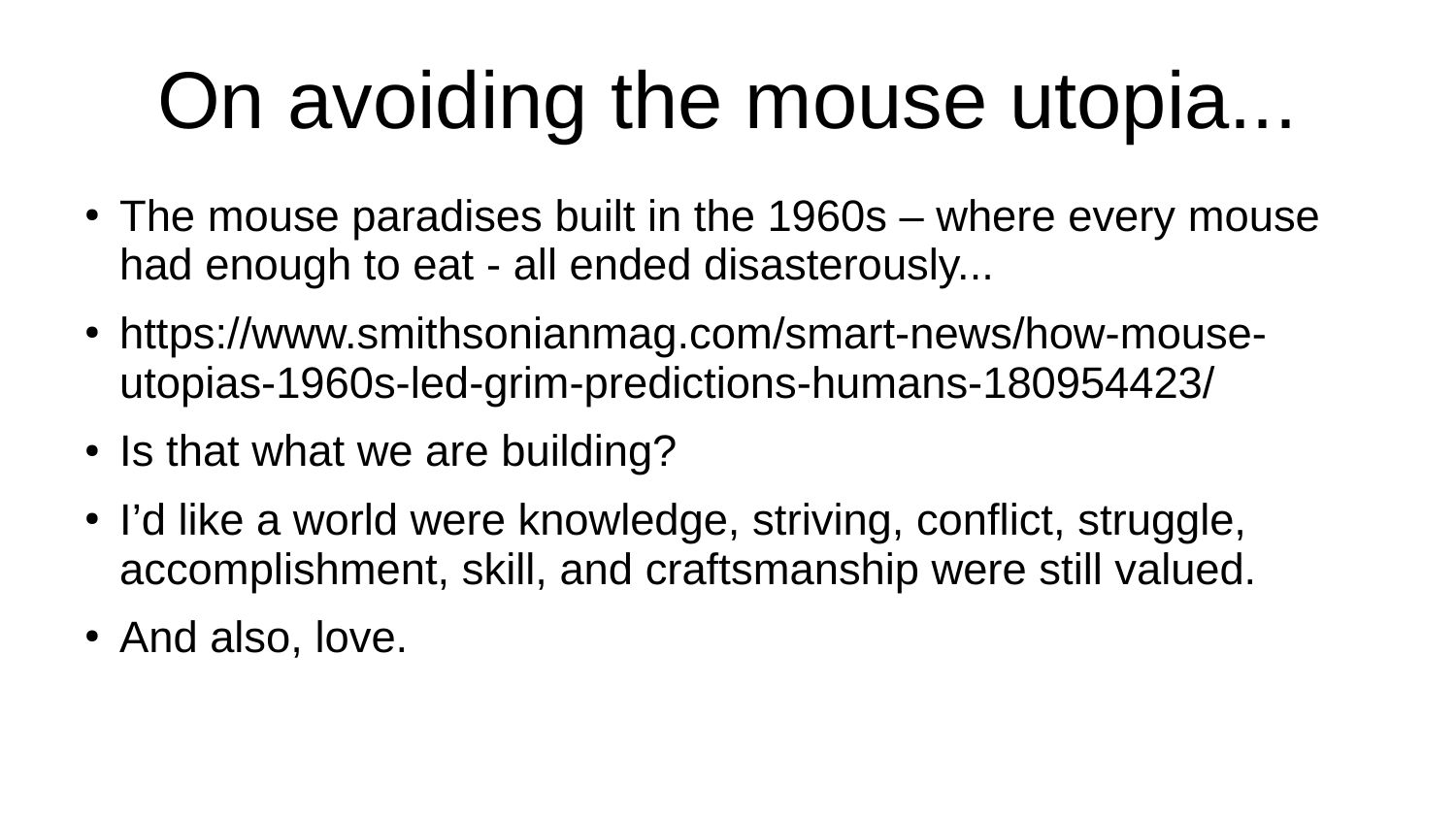#### A difference in Vision

- VR
	- Immersive
	- Addictive
	- Controlling
- $\bullet$  AR
	- Augmenting
	- Assistive
	- Broadening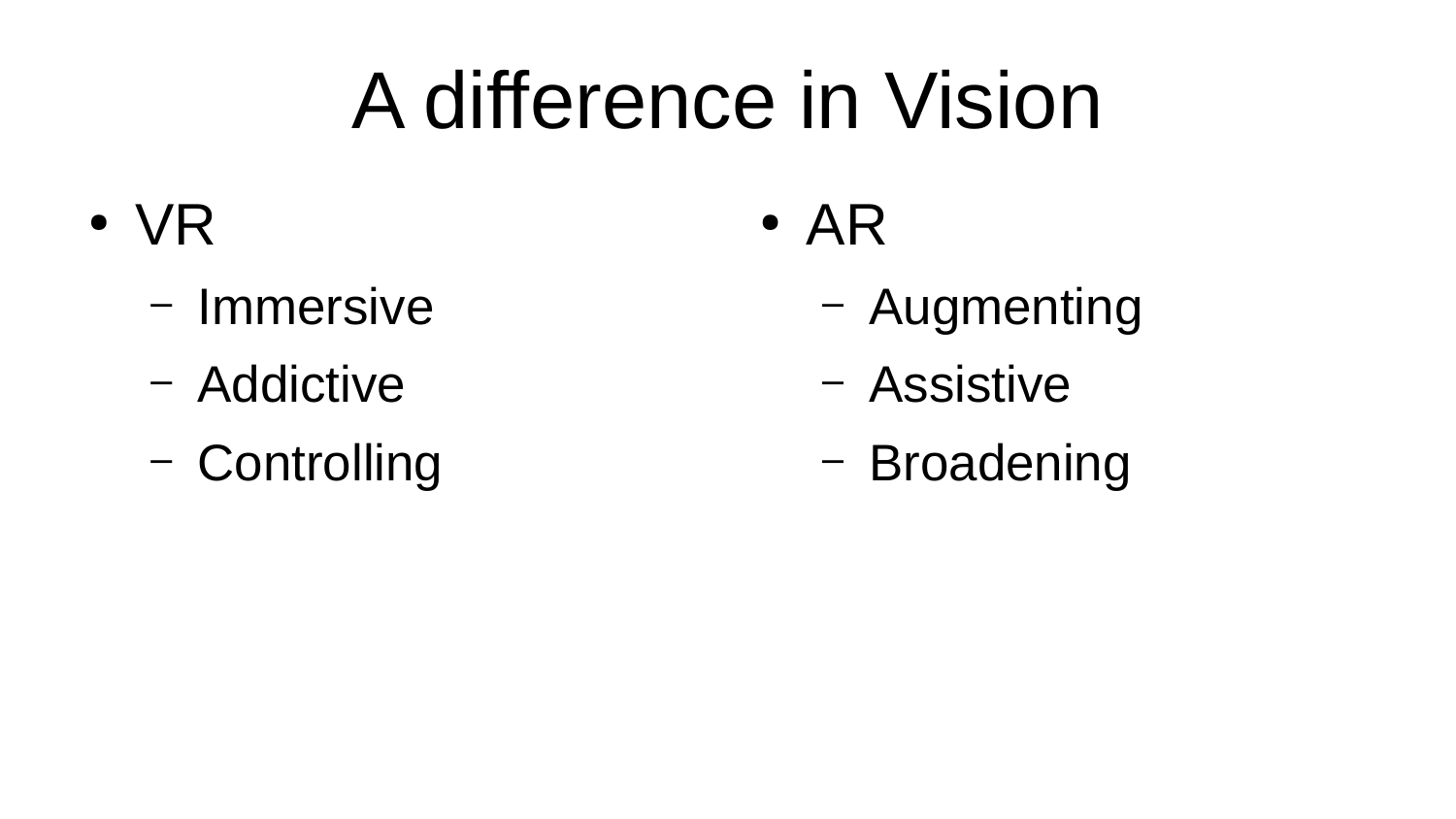## Both VR and AR share problems

- We don't know how to do
	- Taste
	- Smell
	- Touch
- Not particularly good at:
	- Motion
- The 3D sound is **great visuals, not so much**
- **Ethics? Anyone?**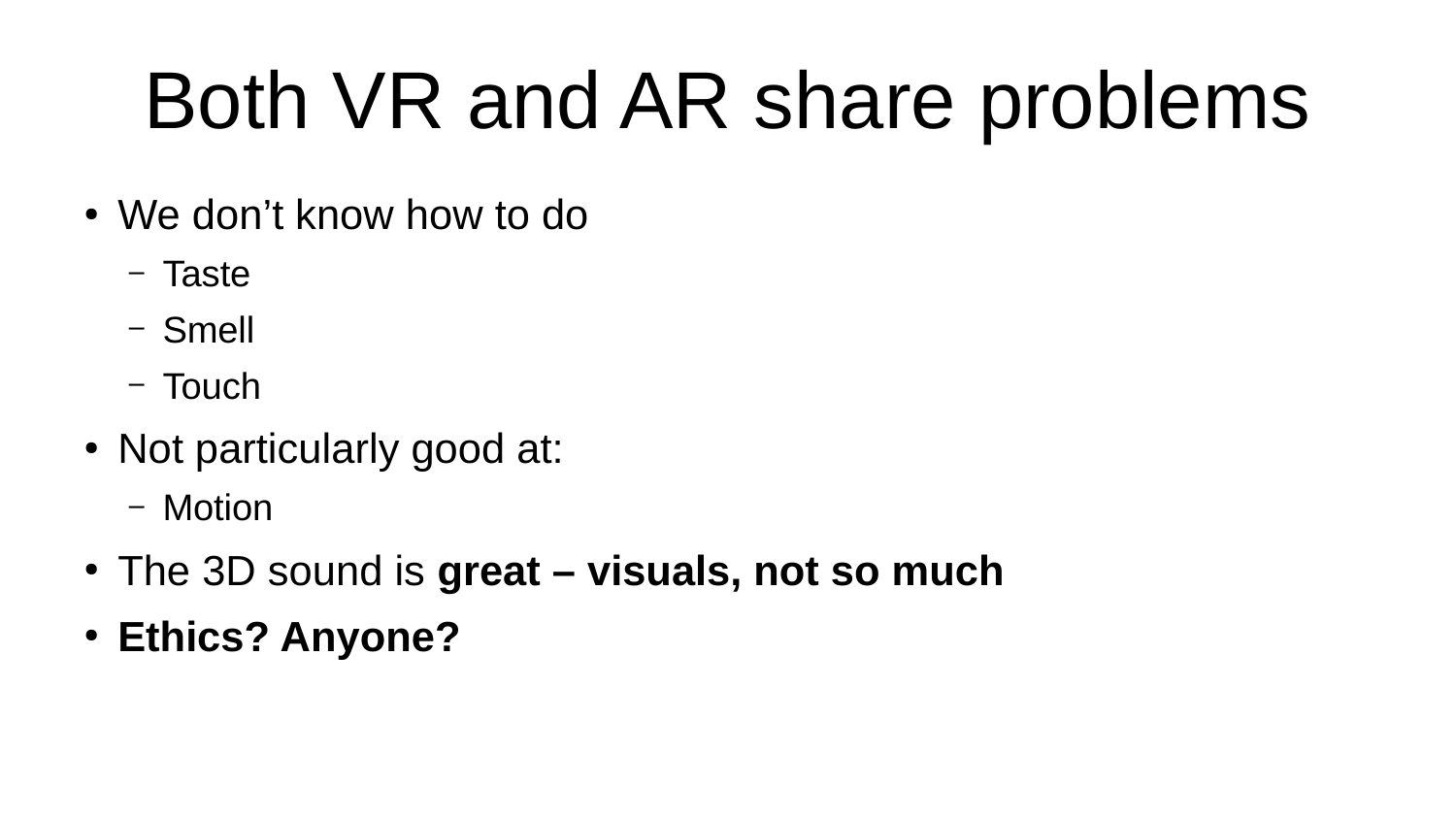### A step back into network history

- Net $0 1968 1983$  Arpanet to internet
- Net $1 1983 2004$  internet to Internet
- Net2 2004-Today Internet to INTERNET!!!
- Web1 1993-2006
- Web2 2006-Now
- Web3? Net3?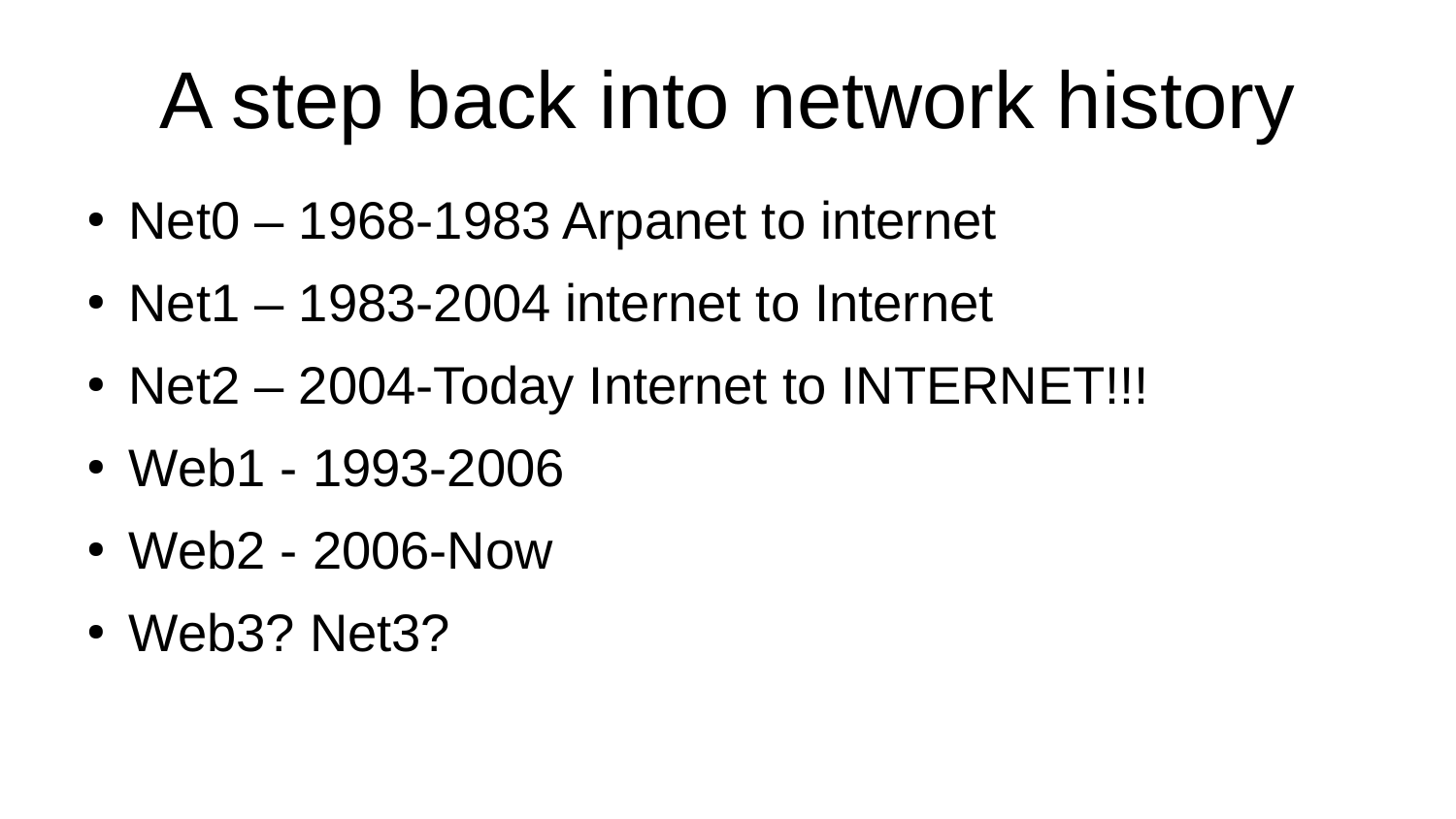#### Net1 - 1983

- File sharing: databases, cifs, bittorrent, ftp
- Big comms: Usenet, email
- Short comms: Irc, jabber for chat
- "The internet is a copying machine" John Perry Barlow. See: "Wine without bottles".
- I thought, then, by now, all books would be online, we'd stop writing "papers" and that cryptography would make it possible for the little guy to publish anything they wanted, and microtransactions pay for it all.
- It didn't turn out that way.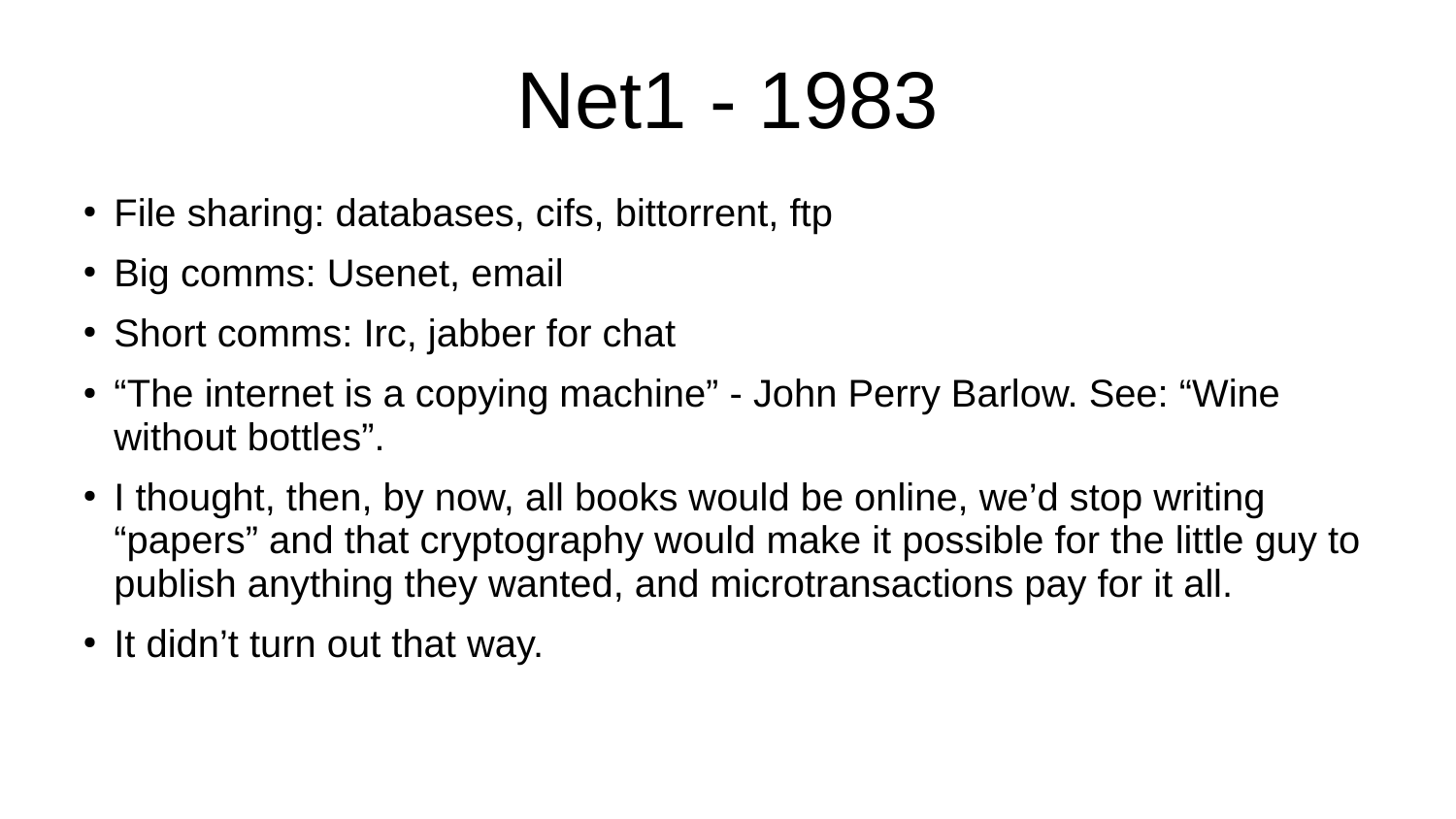#### Web1- 1994

- A huge outpouring of public efforts and time investment to share knowledge and ideas, tabulature, etc, etc
	- Converted usenet to a "better" interface.
	- Crypto made conventional financial transactions possible.
		- Hard to imagine it was illegal in 1994, huh?
	- Chat, though was still separate
	- "Remix Culture!" Lawrence Lessig
	- Doc Searls "Markets are conversations" from "the cluetrain manefesto"
	- Cory Doctorow invented "wuffie", a reputational currency, in "Down and out in the magic kingdom"
	- Charlie Stross Accellerando the character of Manfred, who made others rich by giving away his patents
- A tremendous outpouring of "content", with no, or few ways to pay for it, a wonderful blossoming of ideas, and commentary – every website had a comments section, letters to the editor were essentially published no matter what.
- See: "A declaration of independence of CyberSpace" JPB for how we felt then.
- Search engines emerged to sort it all out.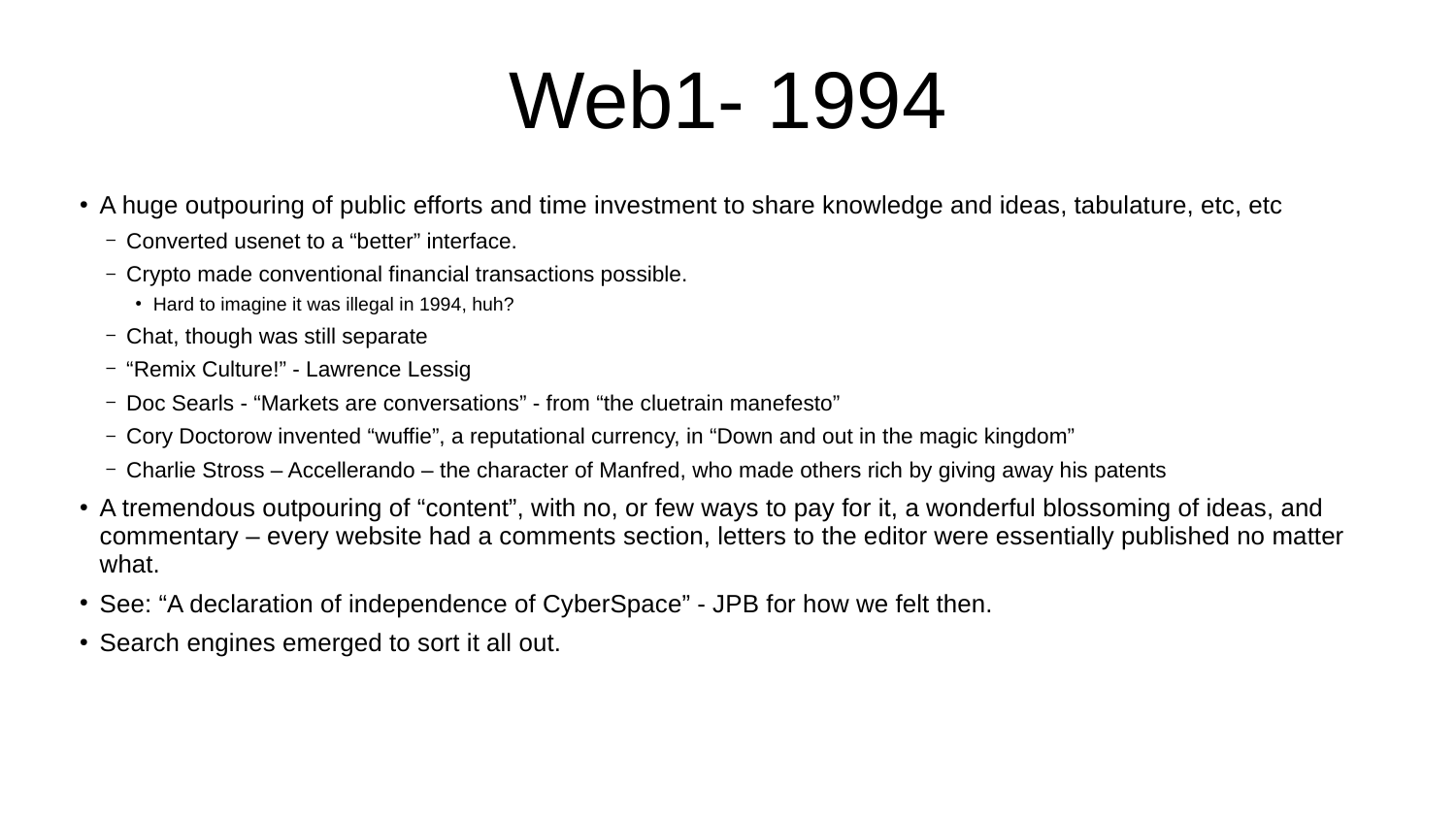#### Net2 - 2004

- WiFi freed us from the computer room, into the coffee shop
- Protocols, not platforms, driven by standards appeared
	- Chat functionality
	- Web functionality
	- Webrtc functionality
- And FOSS code for linux and BSD servers appeared
	- Supporting all this underlying infrastructure
	- Then… **profit** … usually for someone else.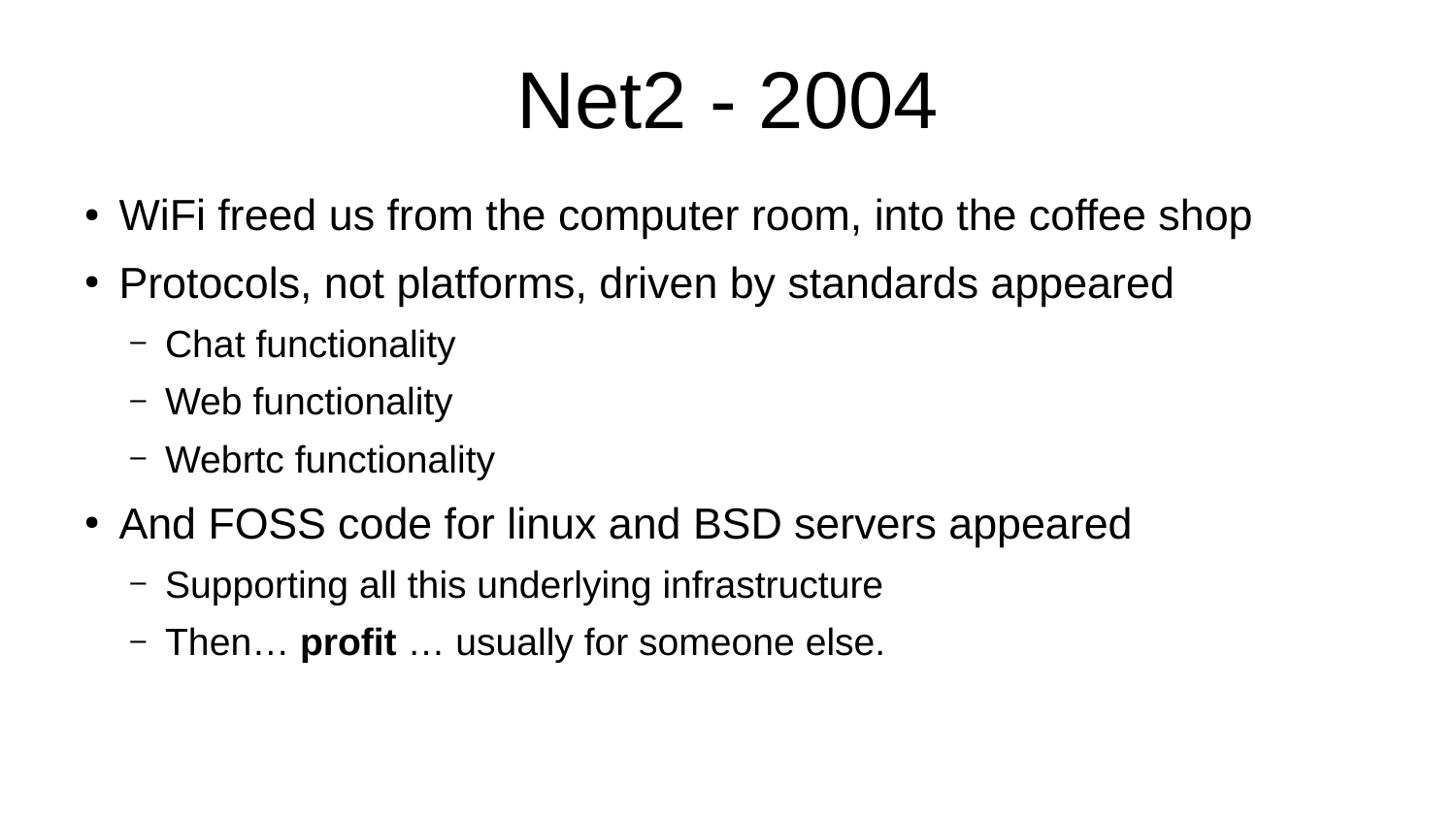# Web2 "progress"

- I love wikipedia, archive.org, f\*ckedcompany.com, and so on. Honest communications!
- We helped organize all the world's data. But: anyone remember xml?
- Platforms appeared...
- Simpler email, web, publishing experiences
	- I liked facebook a lot when it came out
		- Chat integrated into my jabber/emacs workflow
		- Along with google
		- It wasn't such a silo. Had pictures!
		- Was easier than blogging
	- I liked amazon a lot simple ordering of any specialty item you needed
		- Honest communcation between users
- But it all built on the collaborative work we'd done in net1, net2, and web1 to gradually... lock you in.
- Now there are the same kind of "claves" that were in snow crash google users can't talk to apple user, facebookers can't talk to redditors, and so on…
- And there is no truth in advertising, and deplatforming became a thing...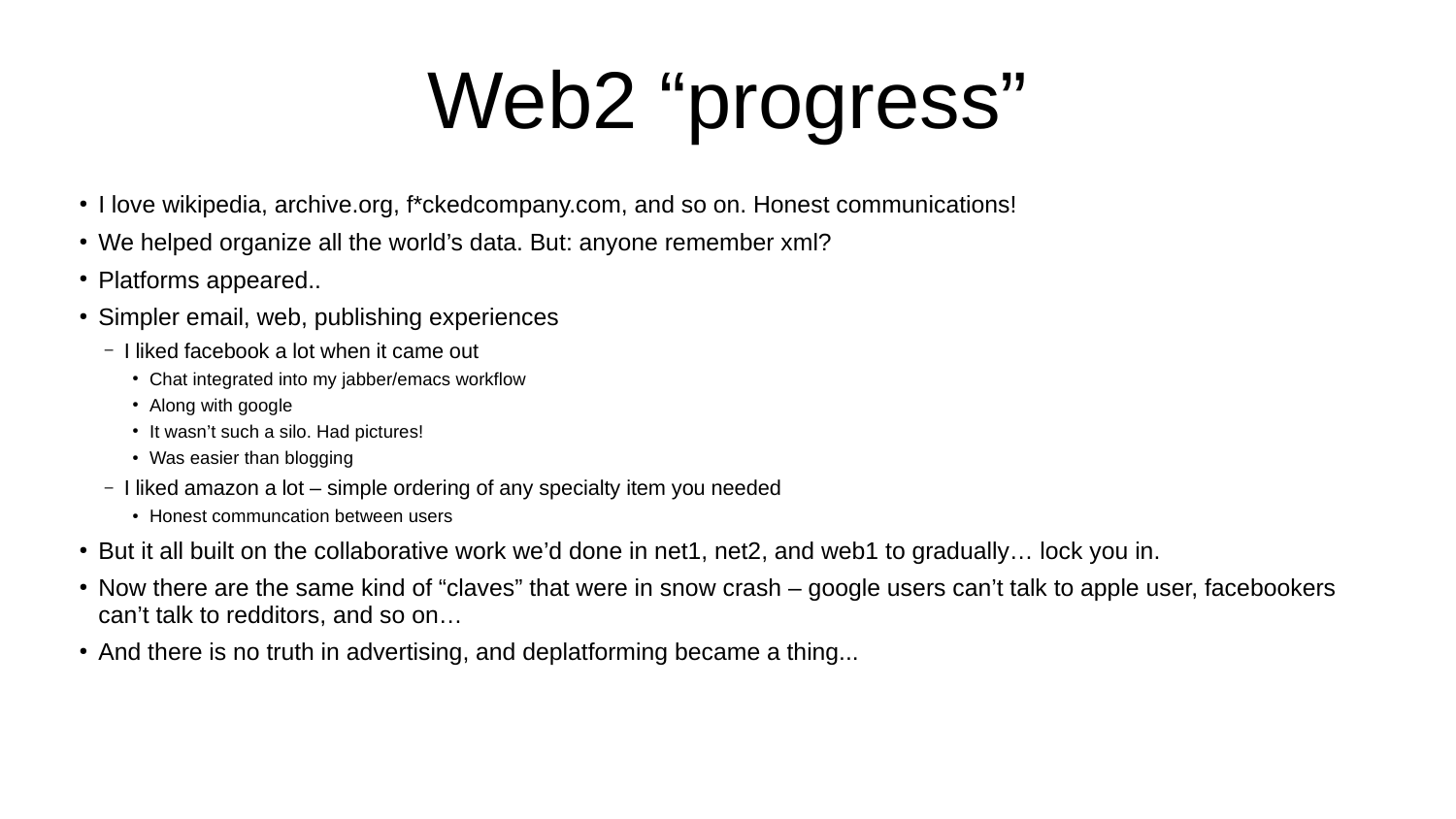#### Web2… Today

- News.google.com = National Enquirer
- Can't tell time without a cell phone
	- Or even use many services OTA without one
- Blogs are broadcast media, no comments
- Leaders and followers on twitter... and the empty pleasure of the like button, everywhere...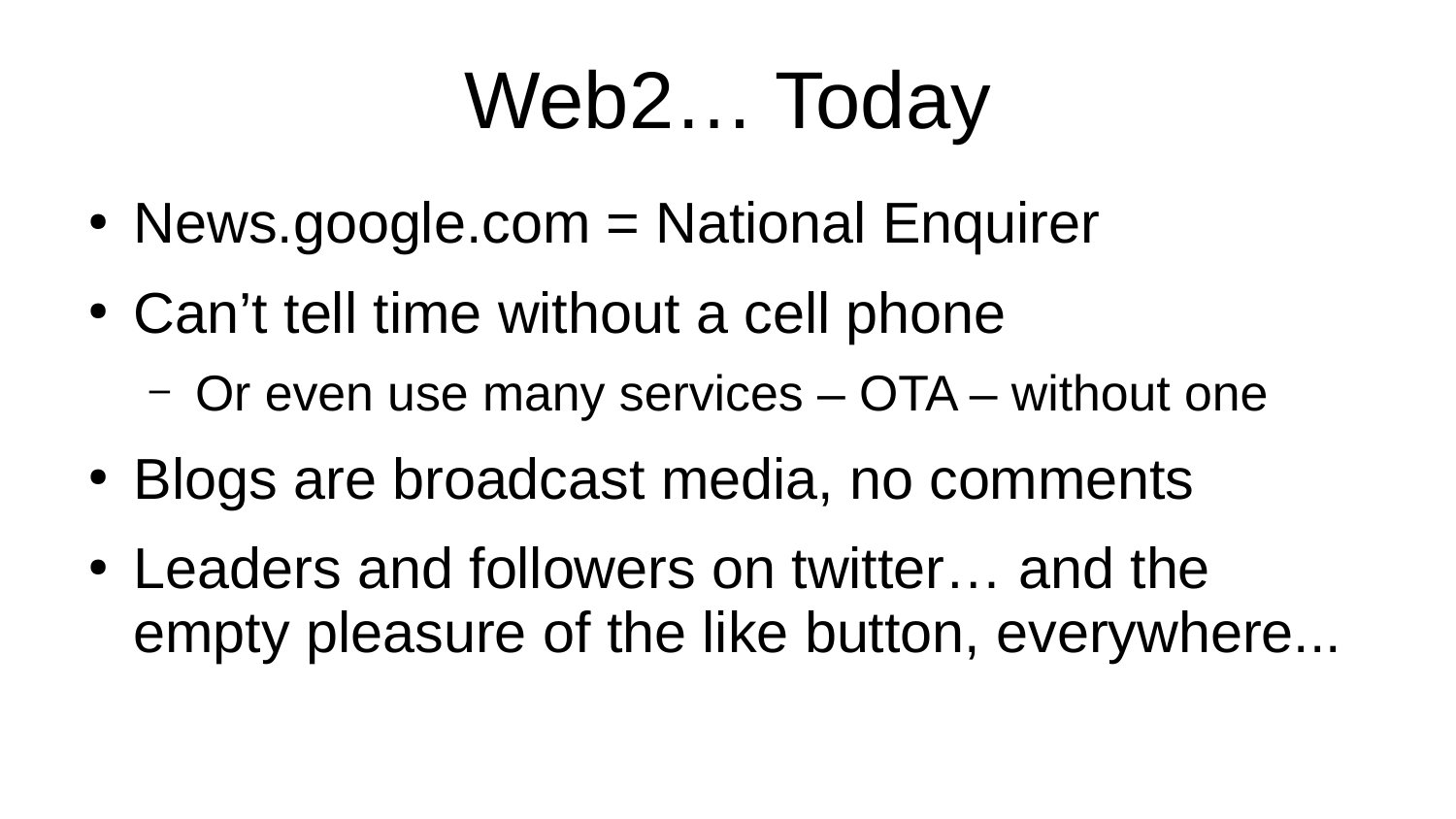### In the News: Web3, Cyber

- Net1 and Net2 are **dead** of complexity collapse
	- Home networks who here can setup a printer? Or a local service?
	- Chat: 26 billion spent on "slack"
	- Public conversations only on reddit, everything else is now behind a paywall
	- Email: rendered nearly irrelevant
	- File transfers delgated to dropbox
- Web3 "We will remember it for you wholesale and sell it back to you retail"
	- Corporations with control of a marketplace raking it in (not just coinbase, but Apple!)
	- A virtual bank robbery every week
	- Winners, losers, and grifters making noise everywhere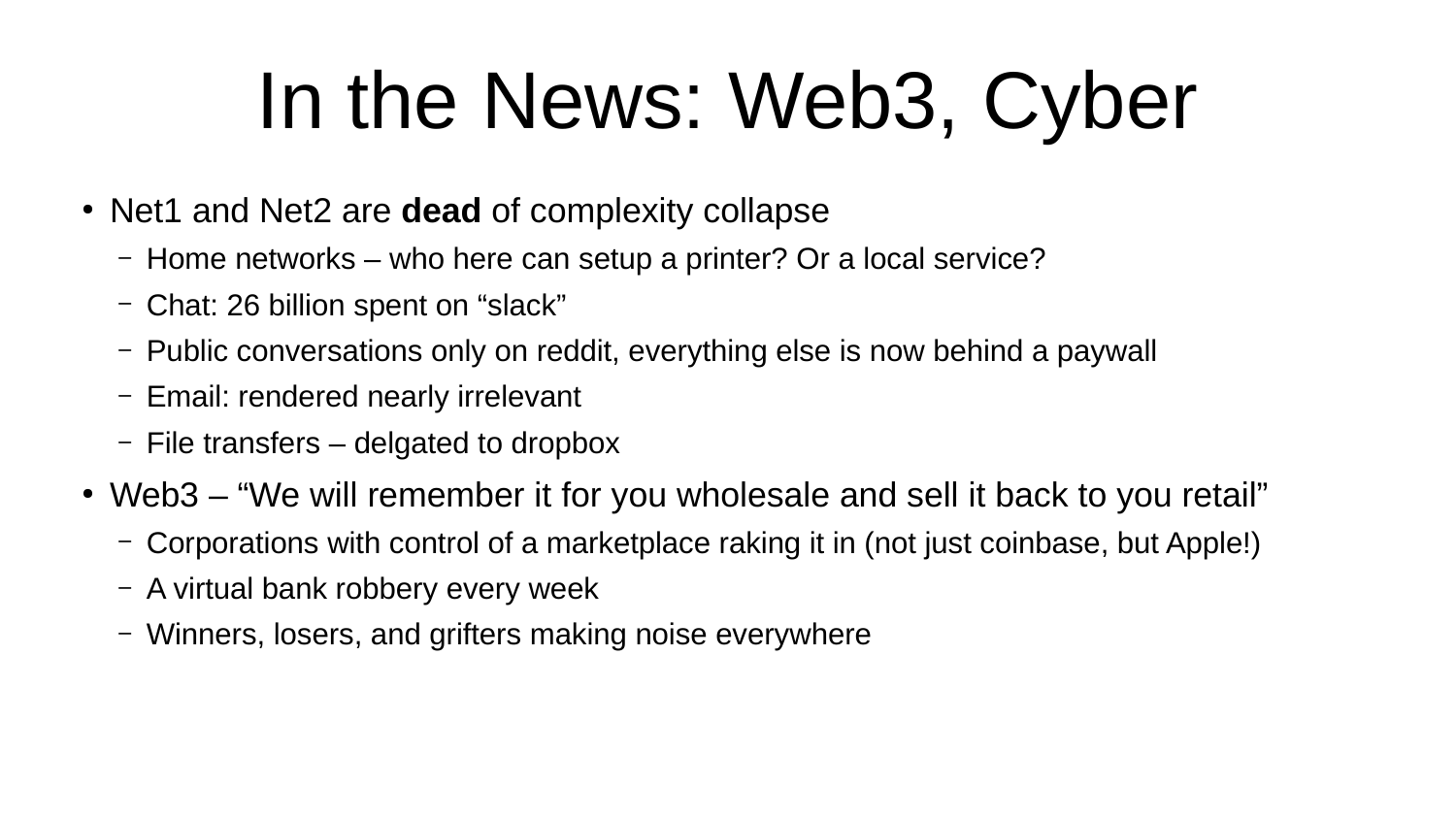## Cyber and NFTs

- Virtual Goods in a virtual space in a virtual game economy *are* worth something.
- Trying to convince me that NFTs are useful outside that world is a real stretch, no matter how many billions you got…
	- "The internet is STILL just a copying machine".
- Yet many others are convinced... and they are making bank on it. Or claiming to.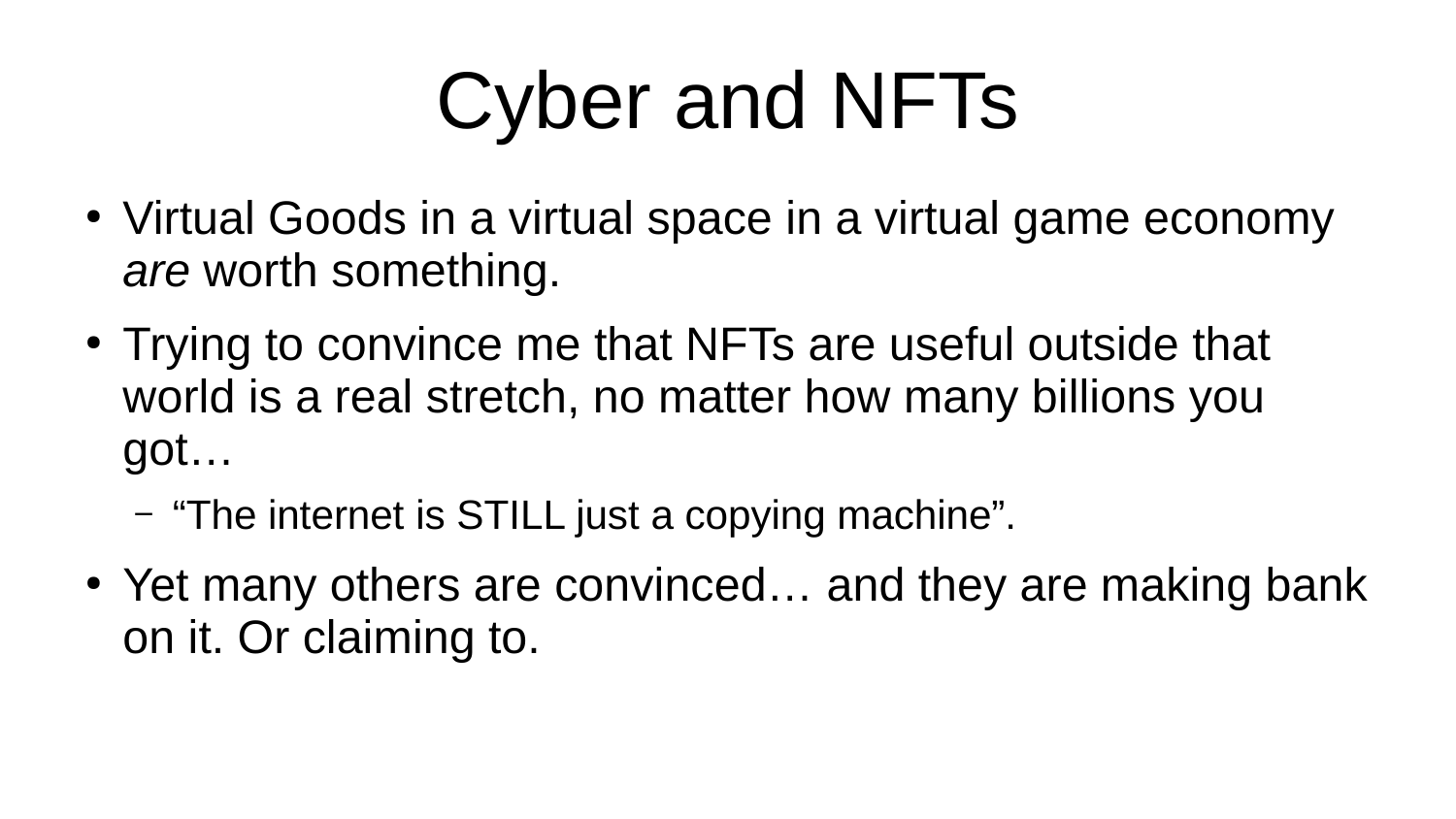#### Financial future seems grim

- Ponzi schemes
	- Tulips
	- Bernie Maddoff
	- Social Security
	- Crypto
- Questions for your "crypto advisor"
	- How long can this ponzi scheme last?
	- How big can this ponzi scheme get?
	- How do you pick the right one?
- I wish I had answers for "sound investments in the future", but with conventional interest rates where they are, (0)….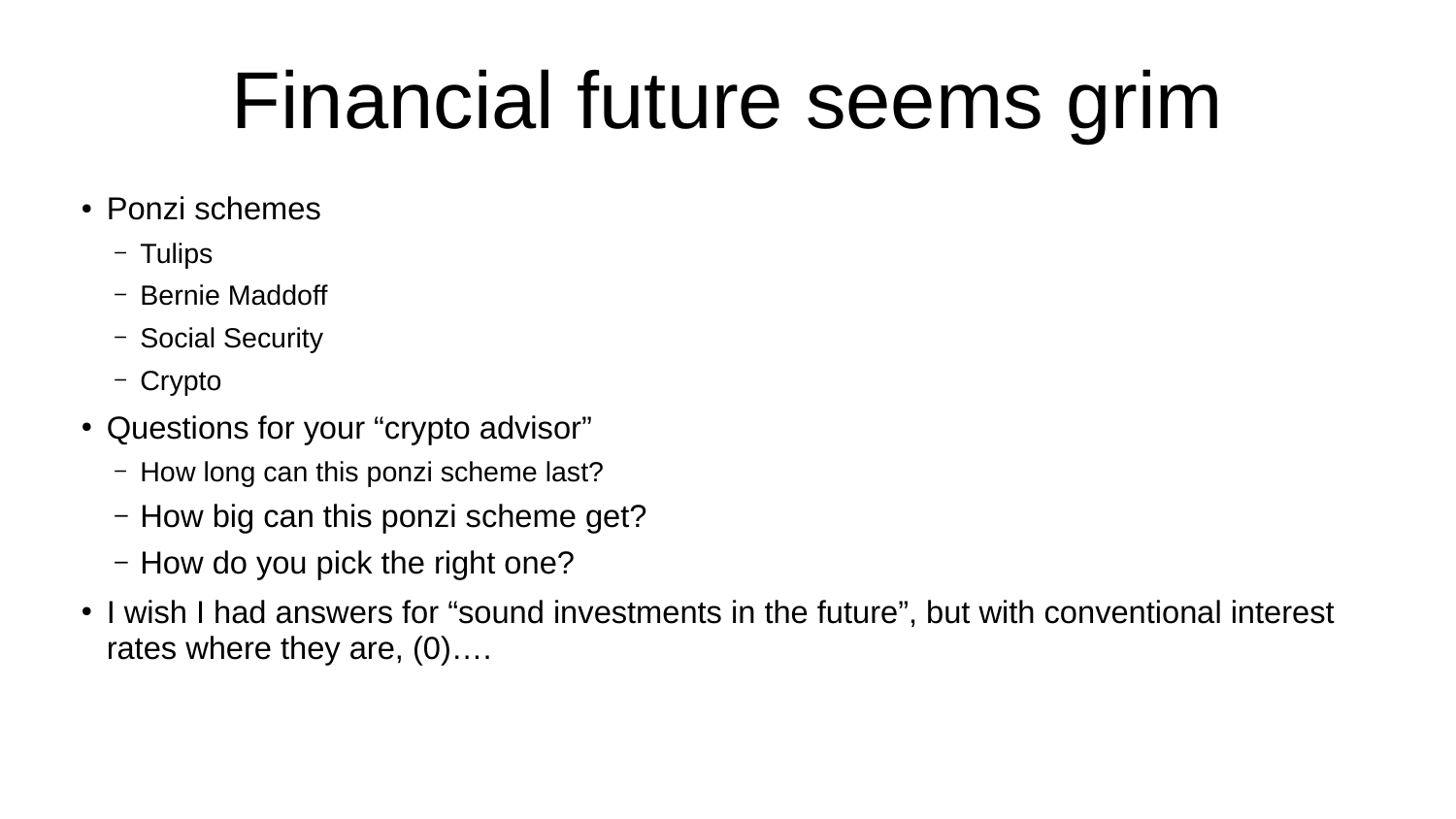#### Apenwarr

*"Cryptocurrency is a great way to bill for ransomware, and it's the biggest ponzi scheme ever. Ransomware is not going to go away untl we don't have buggy software… It ought not to be legal to run buggy software. What was considered working yesterday is broken today."*

#### I don't know how to write non-buggy software. Nobody Does. Nobody knows how to maintain it either. Visions of direct to brain connections terrify me.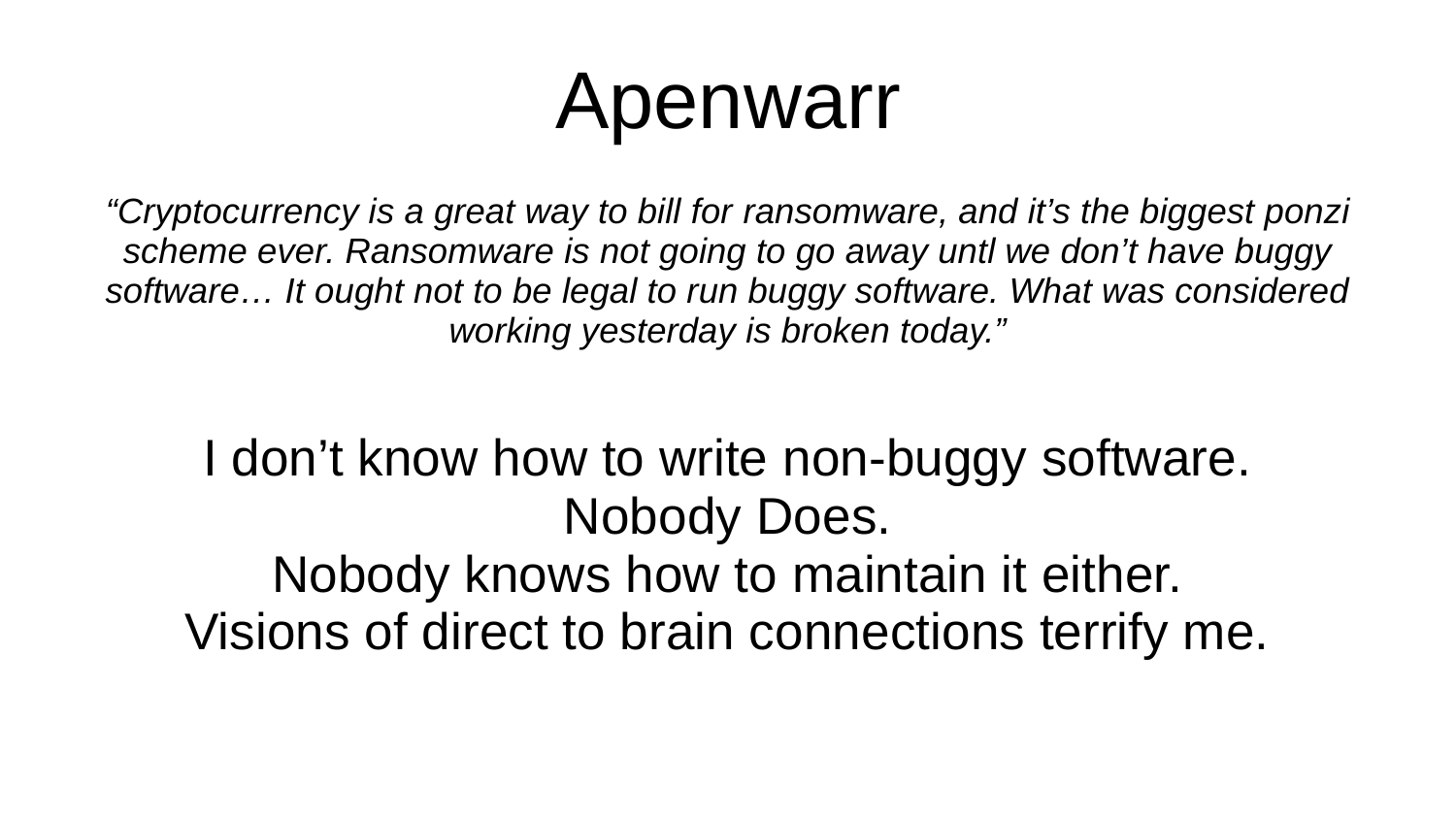## Facebook is one of many Inadvertant Infrastructur-ers

- Whatsapp is THE means of communication in Africa and Central/South America
	- What happens if that goes down?
	- Do they have a moral or financial obligation to keep that running?
	- If they lose staff, will it stay secure?
- Why do we trust google, or dropbox, or our banks, in the first place? See: log4j.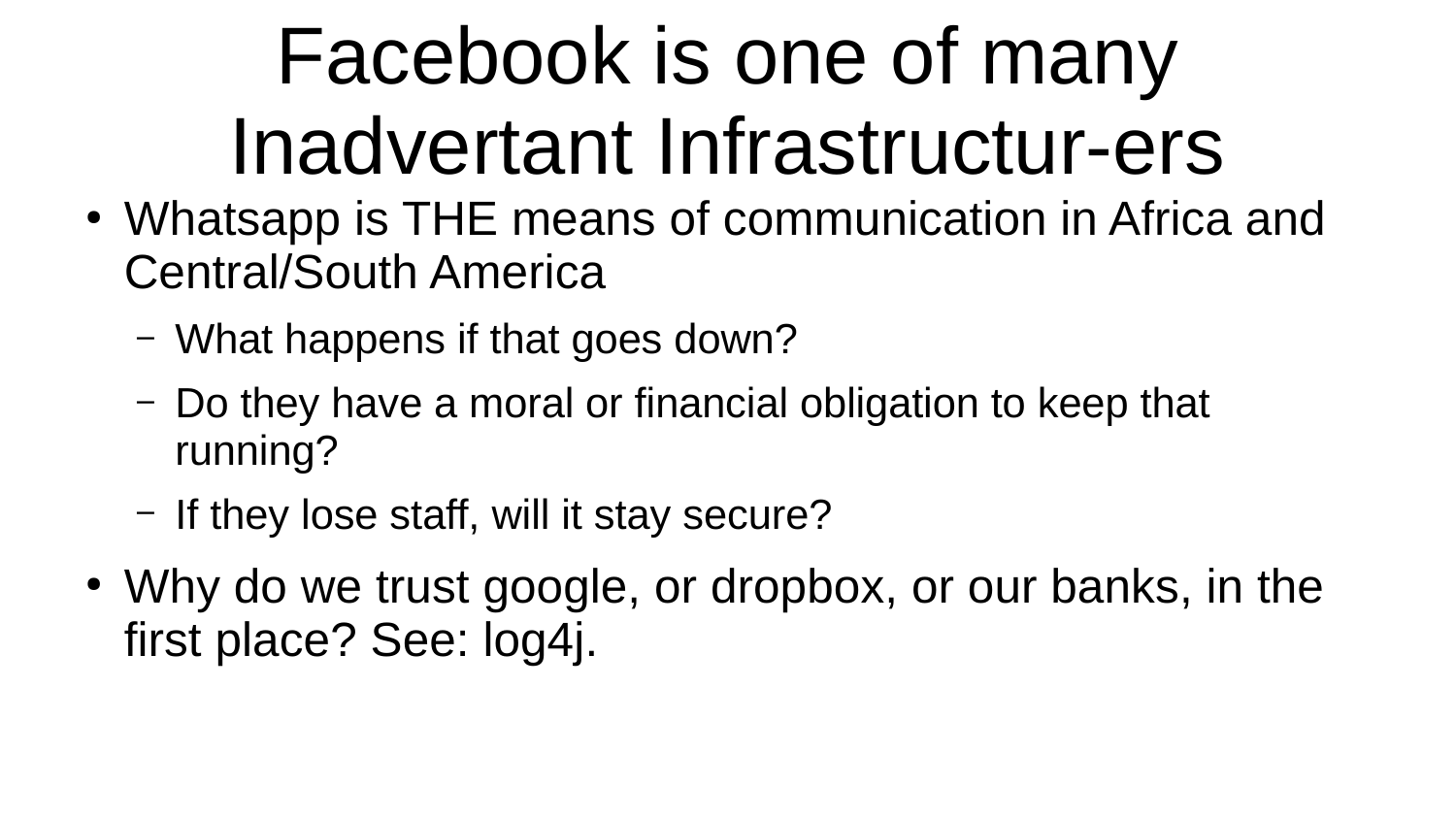#### AR/VR Interface issues

- Cellphones are lousy interfaces to the world
	- Humanity reduced to thumbs and a 6 inch screen
	- Voice input has come along
- Happy to see one COVID reaction has been an uptick in desktops, and real keyboards for WFH
- Big screens are better! So are real keyboards
- Big screens lend perspective.
- More than 240 characters of text lends nuance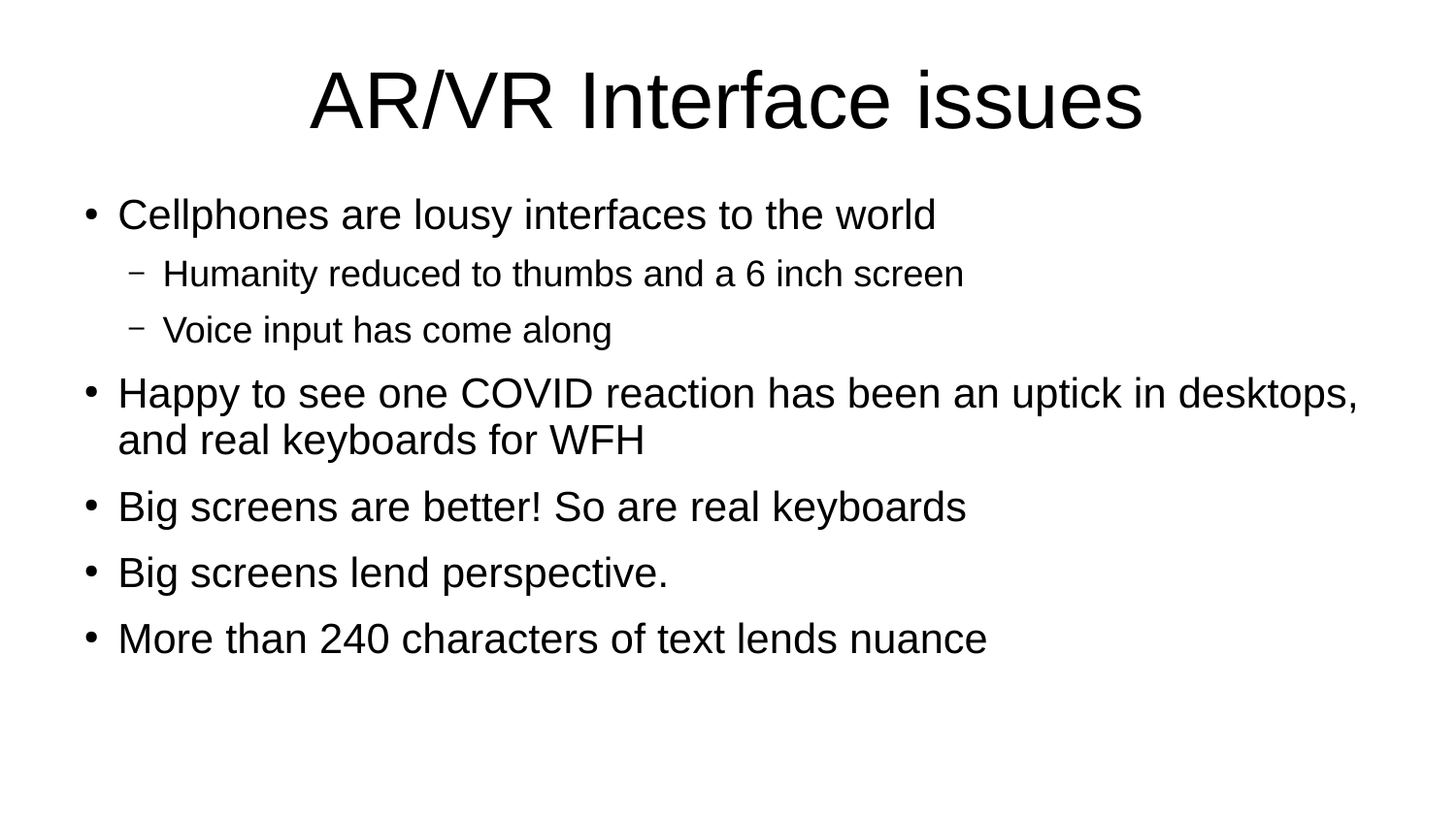## Conflicting laws for future comms

- Metcalf's Law "The value of a network is proportional the the square of the number of users.'
- Dunbar's Limit the maximum size of of a tribe  $\leq$  250 people
- At what point, and for what causes, do normal people abandon a platform?
	- Where is the next Mayflower voyage to elsewhere?
	- (I get out my escapist fantasies via spacex)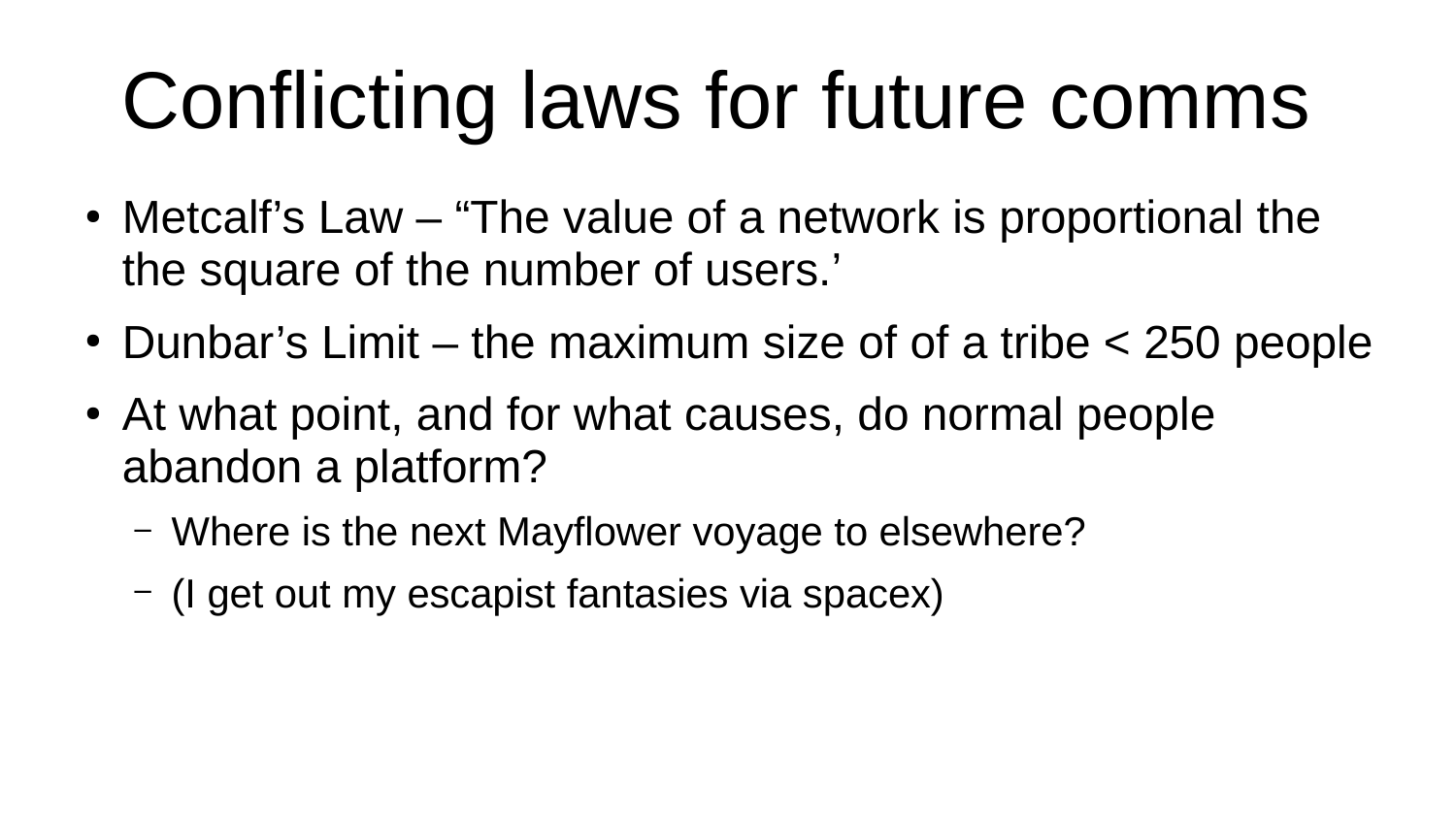#### What of a... Net-3?

- Diaspora, Discord, better apps
- More stuff on your own computer
	- Personal videoconferencing (galene.org is FREE)
	- Better educational tools that can work offline
- More FOSS software (if we can bear to write it)
- Ipv6 everywhere (so we can connect to each other again)
- Tailscale and personal clouds (to share with just who you want to share with)
- Doc Searls's VRM (to take control of your data)

I like this future a lot more, but there's no money behind it.